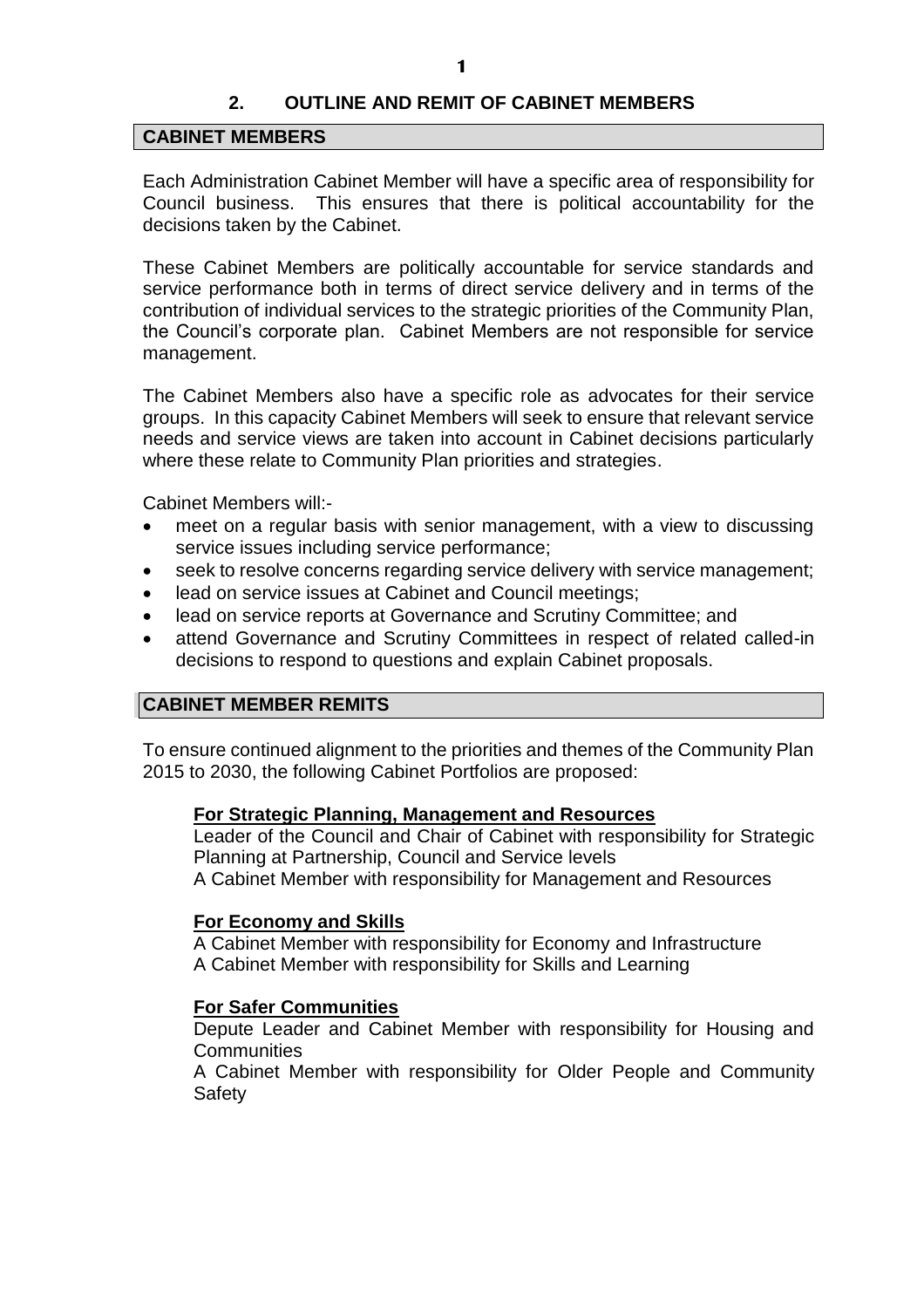# **For Wellbeing**

A Cabinet Member with responsibility for Wellbeing A Cabinet Member with responsibility for Equalities, Inclusion and Poverty

[Following the decision of Statutory Council on 18 May 2017, note that Depute Provost Leitch would assume the role of Children's Champion, noting that this would not be a Cabinet position].

# **FOR STRATEGIC PLANNING, MANAGEMENT AND RESOURCES**

The Cabinet Members for Strategic Planning, Management and Resources will assume an overview of the corporate functions of the Council. There is:

- The Leader of the Council and Chair of Cabinet with responsibility for Strategic Planning at Partnership, Council and Service levels.
- A Cabinet Member with responsibility for Management and Resources.

## **Strategic Planning:**

- Strategic and political leadership of the Council in relation to the Community Plan, its three Delivery Plans and the Local Outcome Improvement Plan;
- Provision of strategic leadership, clear political direction and guidance in relation to policy formulisation; implementation and monitoring of the Council's policies; budget strategies; and service delivery
- Liaise with other Cabinet Portfolio holders to ensure the development of effective Council policies and the budgetary framework for the Council and the delivery of high quality services; and
- Cross-cutting policy overview.

### **Management and Resources:**

- Management of the Council's resources and assets, people, finance systems, information technology, property, including capital programme;
- Performance management; and
- Overseeing all corporate non-themed service functions.

### **Council Services:**

This portfolio covers the following core council services:

 Governance Services (Legal, Procurement and Democratic Services), Policy, Planning and Performance Division (including Communications), Health and Safety, Finance and ICT, Human Resources.

### **FOR ECONOMY AND SKILLS**

The Cabinet Members for Economy and Infrastructure and Skills and Learning will respectively assume an overview of core elements for the Economy and Skills Delivery Plan of the Community Plan. There is:

- A Cabinet Member with responsibility for Economy and Infrastructure.
- A Cabinet Member with responsibility for Skills and Learning.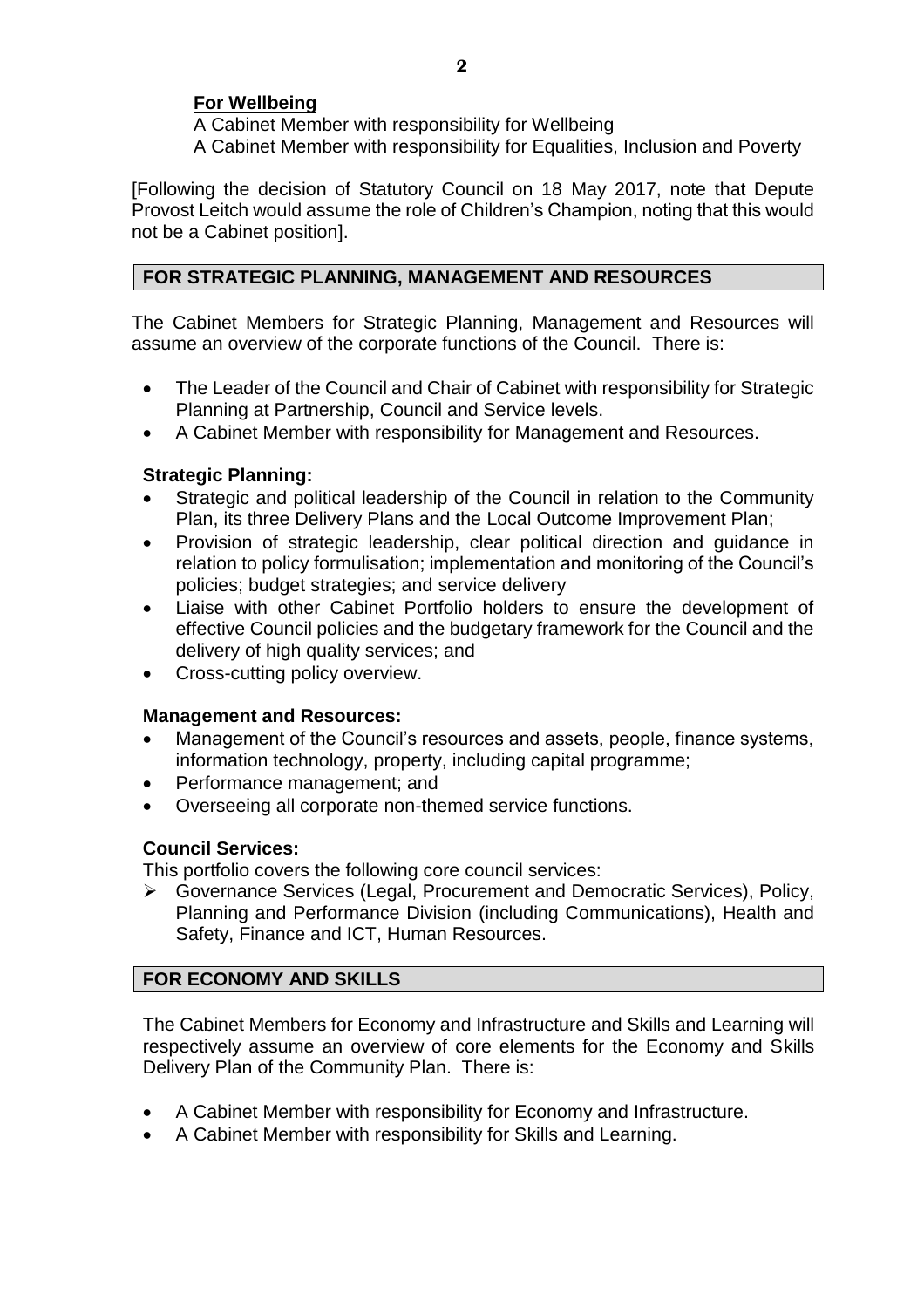# **ECONOMY**

In respect of Economy, the key strategic priorities and local outcomes for the Council and its Community Planning Partners comprise:

### **Strategic Priority:**

 Make East Ayrshire a destination of choice for business growth and investment.

## **Local Outcome:**

Local Economic activity increased.

## **Priorities:**

- Grow the business base in East Ayrshire.
- Accelerate the pace of infrastructure improvements and maximise the benefit of existing resources.
- Improve the vibrancy of our Town Centres.

## **Council Services:**

This portfolio covers the following core council service:-

• Planning, Economic Development and Regulatory Services.

# **INFRASTRUCTURE**

In respect of Infrastructure, the key strategic priorities and local outcome for the Council and its Community Planning Partners comprise:

### **Priorities:**

- Accelerate the pace of infrastructure improvement and maximise the benefit of existing resources.
- Reduce road casualties in East Ayrshire.
- Promote connectivity between communities.

### **Local Outcomes:**

Road safety improved through enforcement and engineering.

### **Council Services:**

This portfolio covers the following core council services:-

 Ayrshire Roads Alliance, Facilities and Property Management, Transport Service/Unit.

# **SKILLS AND LEARNING**

In respect of Skills and Learning, the key strategic priorities and local outcome for the Council and its Community Planning Partners comprise:

# **Strategic Priorities:**

- Develop a confident, successful, highly skilled and qualified workforce.
- Embed ambition, aspiration and entrepreneurship in our culture.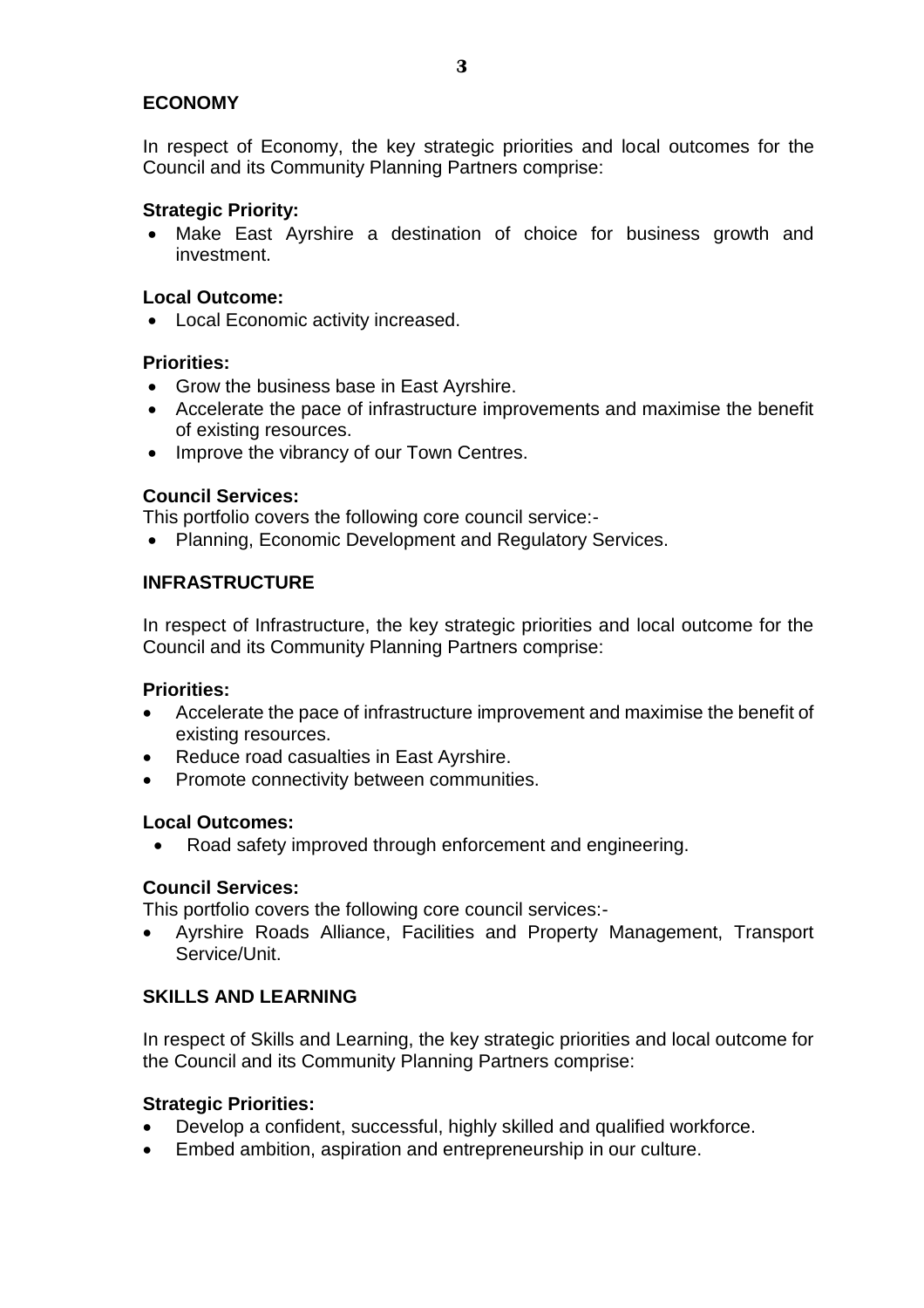# **Local Outcome:**

Skills, qualifications and employability improved for all learners.

### **Priorities:**

- Ensure East Ayrshire residents, particularly our young people, have the relevant skills and qualification and positive attitude needed for the world of work.
- Increase innovation and entrepreneurship.

## **Council Services:**

This portfolio covers the following core council service:-

• Education.

# **FOR SAFER COMMUNITIES**

The Safer Communities portfolio sits across 3 key elements. There is:

- Depute Leader and Cabinet Member with responsibility for Housing and Communities.
- A Cabinet Member with responsibility for Older People and Community Safety.
- A Cabinet Member with responsibility for Equalities, Inclusion and Poverty.

# **HOUSING AND COMMUNITIES**

In respect of Housing and Communities, the key strategic priorities and local outcome for the Council and its Community Planning Partners comprise:

### **Strategic Priorities:**

 Promote vibrant communities by encouraging, active and responsible citizenship.

### **Local Outcome:**

 East Ayrshire residents are safe and supported in their homes and communities.

### **Priorities:**

- Support residents to live safely and independently in their homes and communities.
- Improve the vibrancy of our Town Centre.

### **Council Services:**

This portfolio covers the following core council services:-

Housing and Communities (including Vibrant Communities).

# **OLDER PEOPLE AND COMMUNITY SAFETY**

# **OLDER PEOPLE**

In respect of Older People, the key strategic priorities and local outcome for the Council and its Community Planning Partners comprise: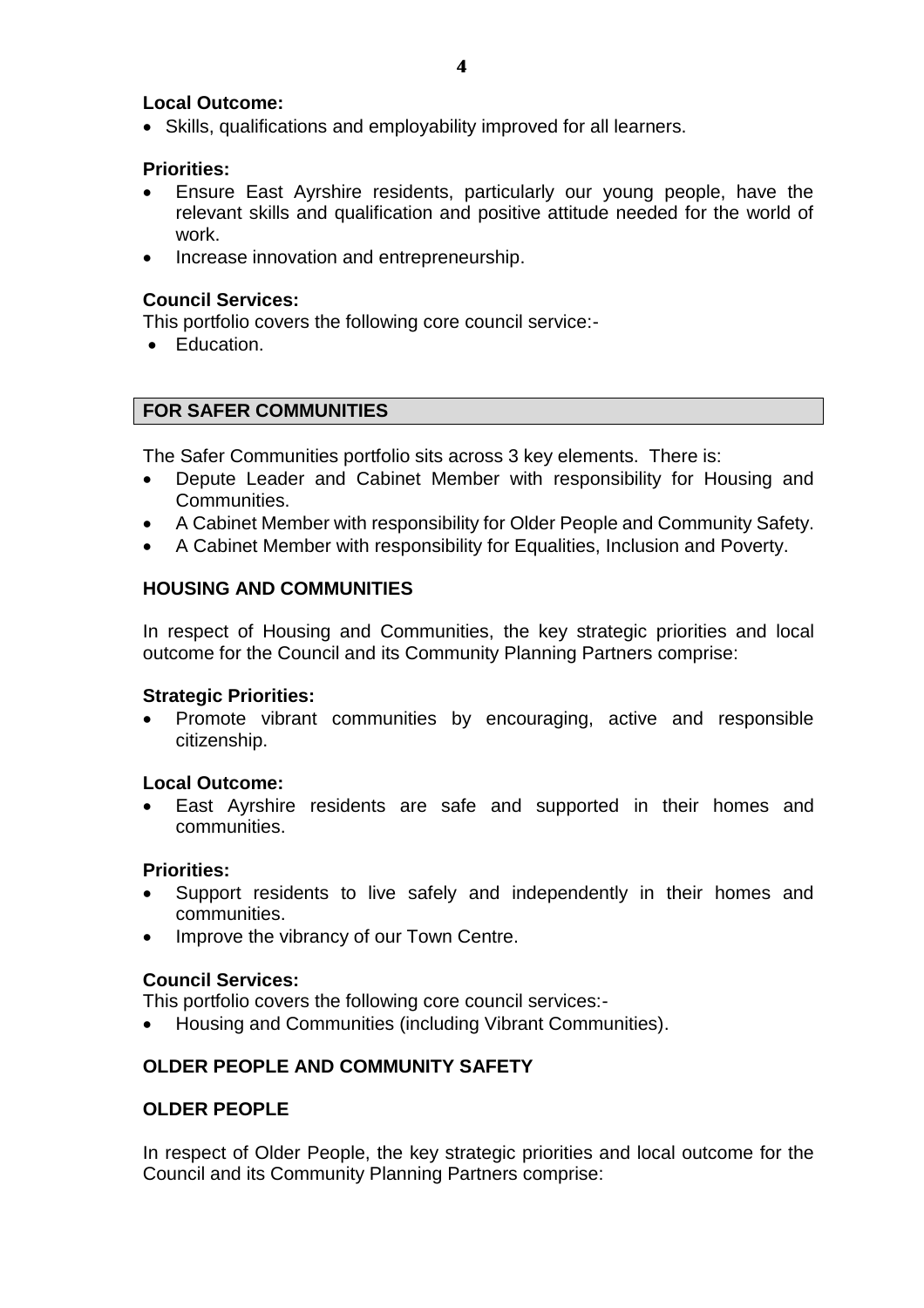### **Strategic Priorities:**

 Older people and adults who require support and their carers are included and empowered to live the healthiest life possible.

# **Local Outcomes:**

- People, including those with disabilities or long term conditions, or who are frail, are able to live, as far as reasonable practicable, independently and at home or in a homely setting in their community.
- People who provide unpaid care are supported to look after their own health and wellbeing, including to reduce any negative impact of their caring role on their own health and wellbeing.
- People who use health and social care services have positive experiences of those services and have their dignity respected.

In respect of Community Safety, the key strategic priorities and local outcome for the Council and its Community Planning Partners comprise:

## **Strategic priorities:**

- Make East Ayrshire a safe, secure and attractive place to live, work and visit
- Improve community safety in neighbourhoods and homes and protect and support our most vulnerable individual and families
- Promote our vibrant communities by encouraging active responsible citizenship

# **Local Outcomes:**

- Residents are safe and protected from crime in their communities
- Residents are safe and supported in their homes and communities
- Residents are safe and protected from anti-social behaviour
- Road safety improved through education, positively influencing driver behaviour and effective early intervention.

The Cabinet Member with responsibility for Older People and Community Safety will act as the Council's key political lead in respect of these areas of activity.

# **EQUALITIES**

In respect of Equalities, the key strategic priorities and local outcome for the Council and its Community Planning Partners comprise:

### **Strategic Priorities:**

 Promote our Vibrant Communities by encouraging active responsible citizenship.

### **Council Services:**

This portfolio covers the following core council services:-

• Community Health and Care Services.